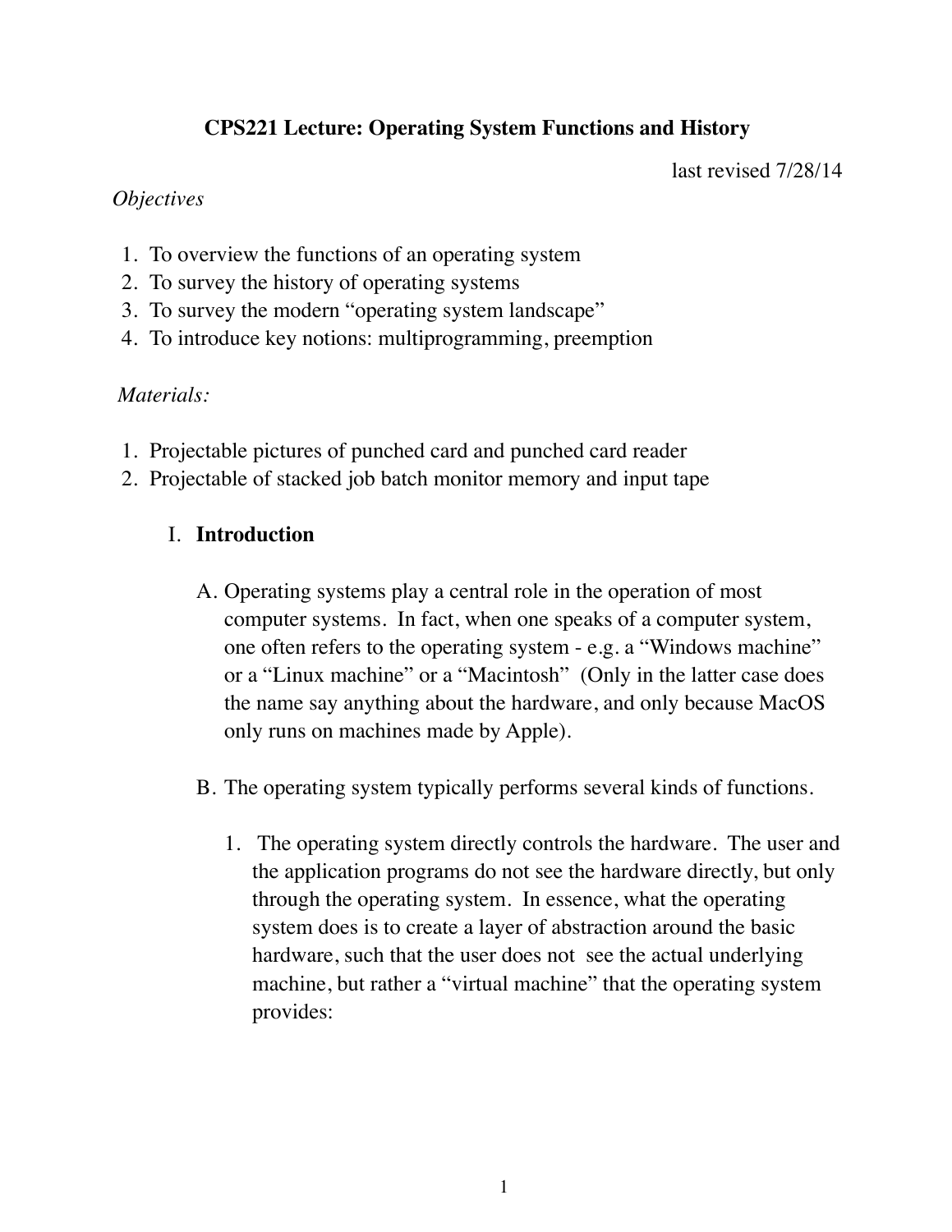

- 2. Another responsibility is to manage a collection of processes.
	- a) A process is a program in execution.

Note the difference between a program and a process - a process is a program in execution.

- (1)When a program is not running, there is no process corresponding to it.
- (2)When a program is running, there is generally a one-to-one correspondence between the program and the process running it.
	- (a) However, it is possible that some programs, when run, may give rise to multiple processes.
	- (b)Conversely, a single process may run different programs over the course of its life.
- b) Actually, on most systems it is possible for a process to be decomposed into a set of threads, each of which has its own set of register values and state, though all share the same memory. We will discuss this later.
- c) At any given time, a system may running several types of processes.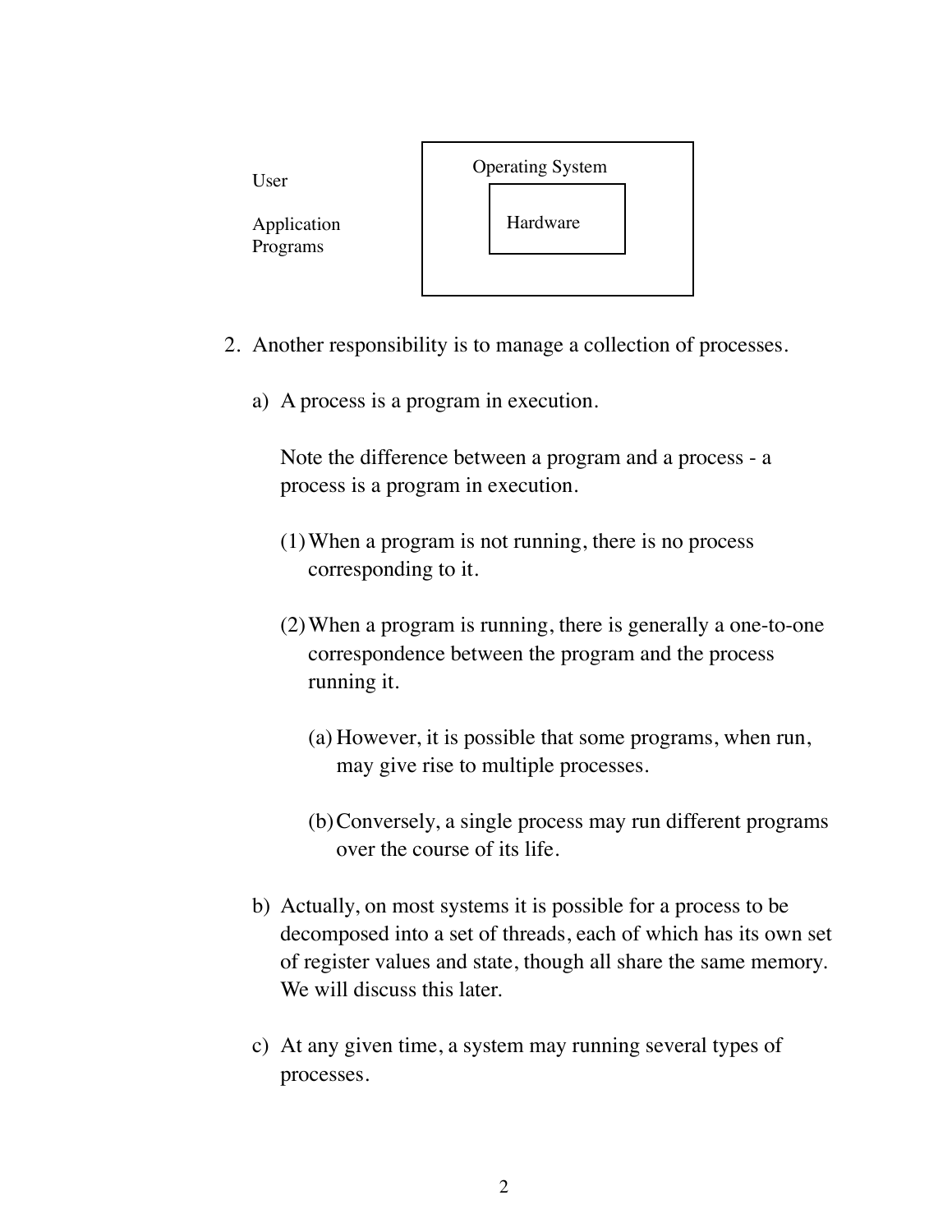(1)Some processes are providing service directly to users - e.g command interpreters, application programs, utilities.

Example: as I am writing this, at least three processes I am aware of are currently running on my computer - one running my word processor, my email program, and a web browser.

- (2)Some processes may be server processes providing services to other computers on the network.
- (3)Others processes are providing operating system functions that the user may not be consciously aware of.
- d) The operating system generally provides a number of services concerned with the management of processes - e.g. services that create processes, allow processes to terminate (either normally or in error) and (sometimes) that allow processes to communicate with or control other processes.
- 3. Another major task of the operating system is resource allocation. There is a sense in which the various processes on the system are in competition for various system resources, and it is the operating system's task to apportion them appropriately.
	- a) One such resource is the CPU.
		- (1)On a one-CPU system, only one process can actually be executing on the CPU at a time. (If the system has multiple CPU's or is multicore, the number may be greater than one but still typically much less than the number of processes in existence).
		- (2) If there are multiple processes that could use the CPU, the operating system must determine which process gets it, and for how long.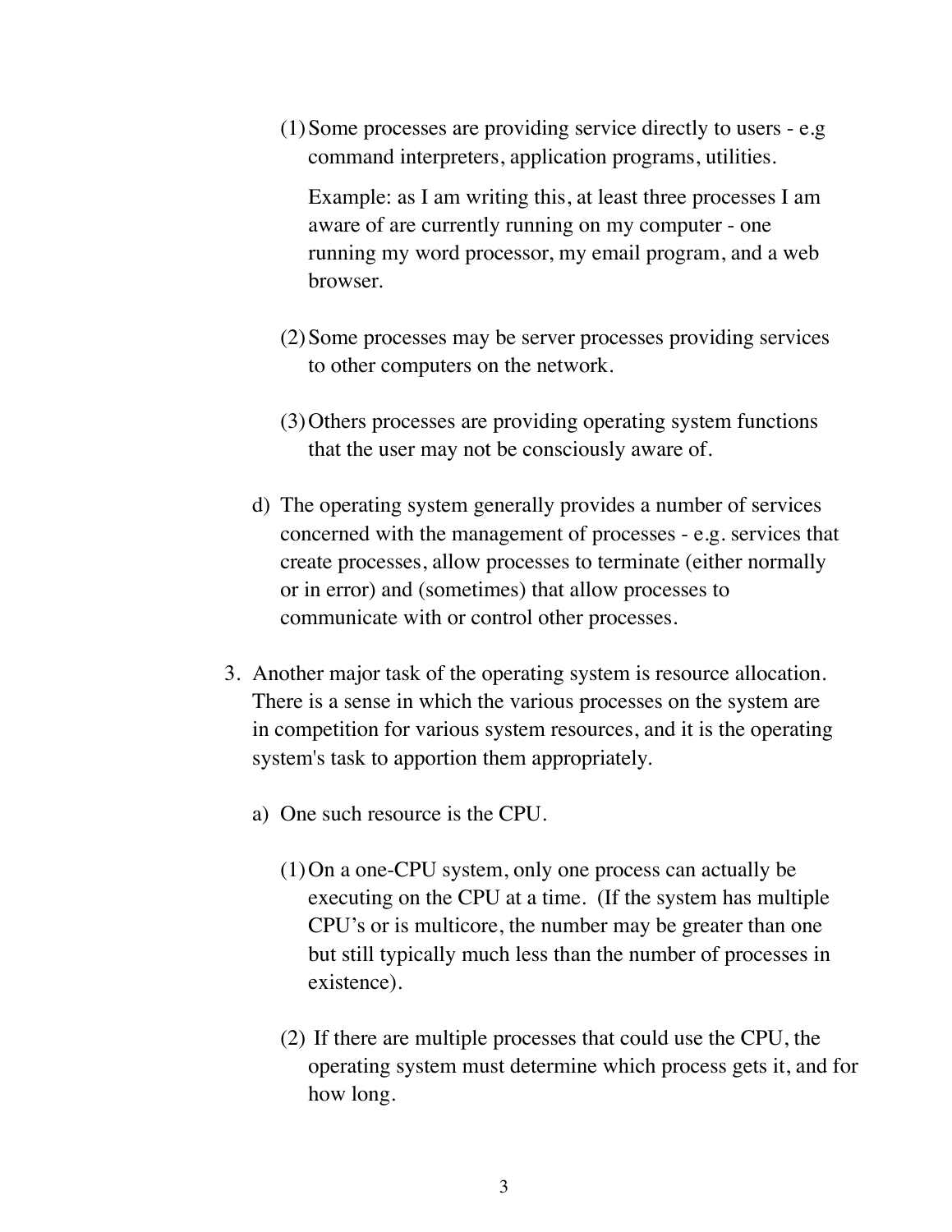- b) Memory is another resource to be allocated. Each process needs one or more regions of memory to hold its code and data.
- c) Another resource to be managed is the various IO devices.
	- (1)One user at a time devices (e.g. the keyboard on a PC)
	- (2)The file system
	- (3)Network connections.
- 4. Another operating system task is providing support services needed by processes. These include:
	- a) Support for IO operations, so that application programs can be shielded from hardware-specific details. This can be very sophisticated on windowing systems, where a single physical display is shared by multiple processes through individual windows that can overlap one in various ways.
	- b) File system management (directory structures, etc.)
	- c) Networking to other systems.
- 5. Finally, the operating system should also guarantee processes protection from interference by other processes.
- C. Today's operating systems are among the largest, most complex, most versatile pieces of software on the market. To a large extent, the operating system carries the burden of ensuring efficient, reliable, secure availability of the computer system to its users. However, this was not always the case. Operating systems have undergone a process of evolution from the earliest days of computing - when there were essentially no operating systems - through fairly small and simple one-user-at-a-time systems, through increasingly complex multi-user systems, to their present role.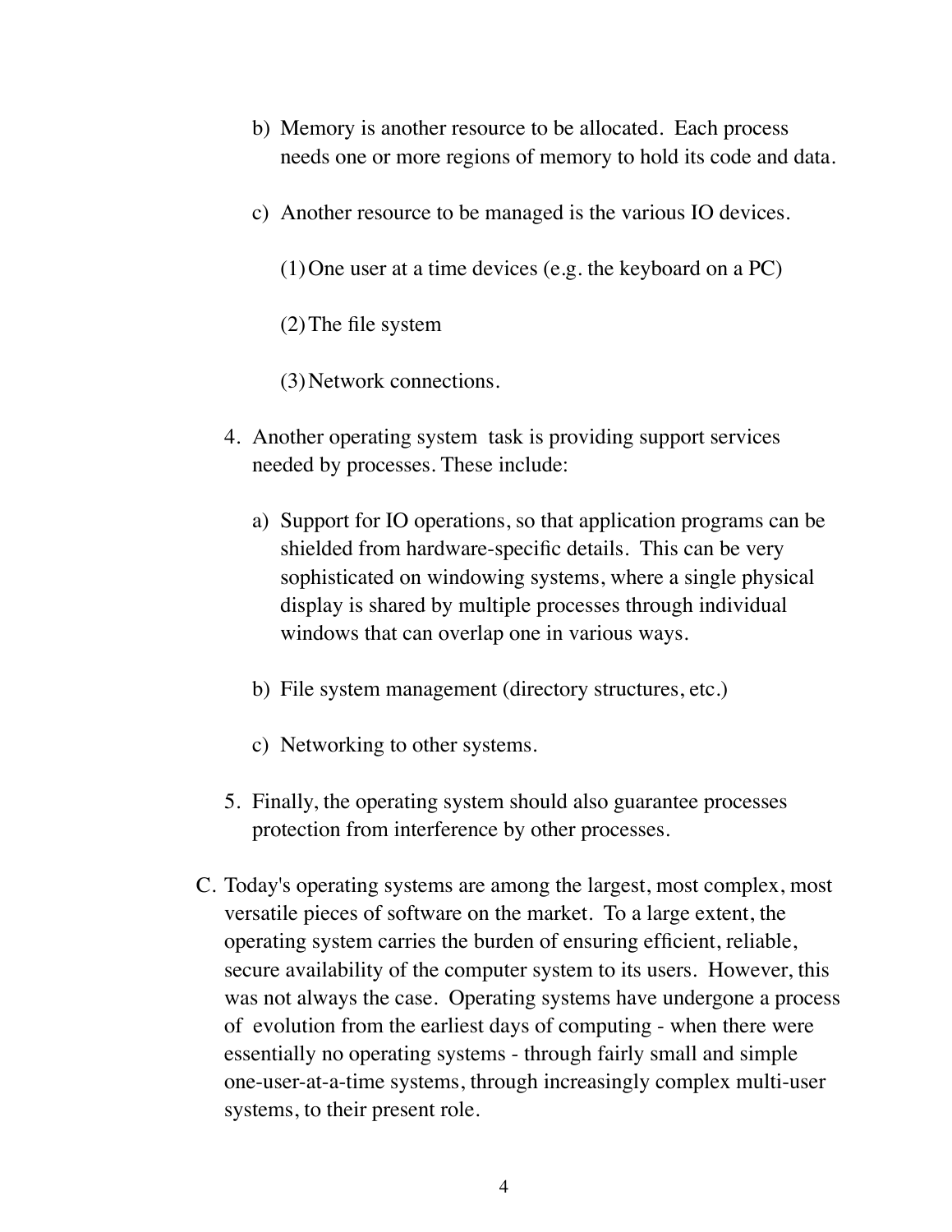## II. **Operating System History**

- A. We want to spend some time surveying some of the highlights of this process of development - for several reasons:
	- 1. One way to get a handle on the complexity of modern operating systems is to see how they have developed one layer at a time. If we picture an operating system as an onion, then our historical survey will help us to examine the construction of the onion one layer at a time.
	- 2. The proliferation of small, high powered computers has brought us full-circle in many areas of Computer Science, including operating systems.

For example, a modern cell phone has far more computational power than "mainframe" computers of a few decades ago. A cell phone operating system capability (multitasking) at one point become an issue in competitive battles between Apple's IPhone and various cell phones running Google's Android.

- 3. Vestiges of this history still occur in sophisticated systems.
- B. As an overview, we can note several key stages in the evolution of modern operating systems, originally driven by a desire to make the most efficient use of an expensive resource. (Early computers cost in the 100's of 1000's of \$ or more, though that's no longer an issue!)
	- 1. One user systems on a "bare" machine
	- 2. Stacked job batch processing systems.
	- 3. Multiprogrammed batch processing systems.
	- 4. Timeshared systems.
	- 5. The development of personal computers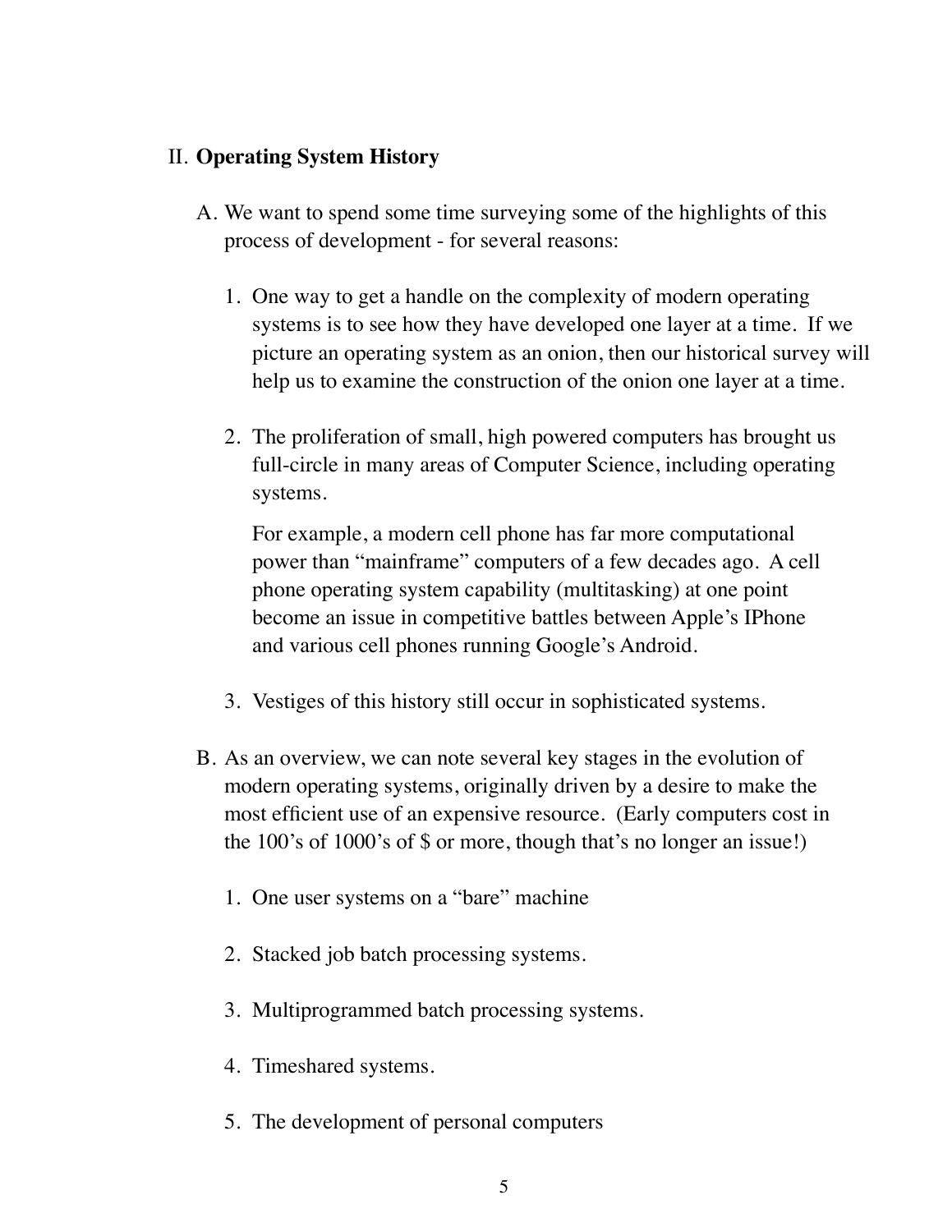- 6. The development of handheld devices such as smart phones and tablets.
- 7. Operating systems for embedded and other real-time systems
- C. We will also want to take a quick look at the modern "operating system landscape", which reflects this history, as we shall see.

### III.**One User Systems on a Bare Machine (No Operating System)**

- A. In the earliest days of computing, there were no operating systems per se. This meant that the user ran on a "bare machine".
- B. It might be possible for an individual user to use such a machine, but for efficiency's sake it was more common to have a trained operator who would run user programs one at a time.
- C. Systems without operating systems are still used today for simple embedded systems - such as the various systems embedded in an automobile or appliance.

#### IV.**Early stacked job batch systems**

- A. The forerunner of the modern operating system became necessary with the development of disk storage.
	- 1. Disk drives (with typical capacities of a few megabytes!) would be used for storing commonly used programs such as compilers and libraries.
	- 2. User programs would be submitted as decks of punched cards, which could be stacked in a physical card reader

PROJECT: Punched card, Card reader picture

(Alternately the cards could be read offline onto a magnetic tape for faster reading by the computer)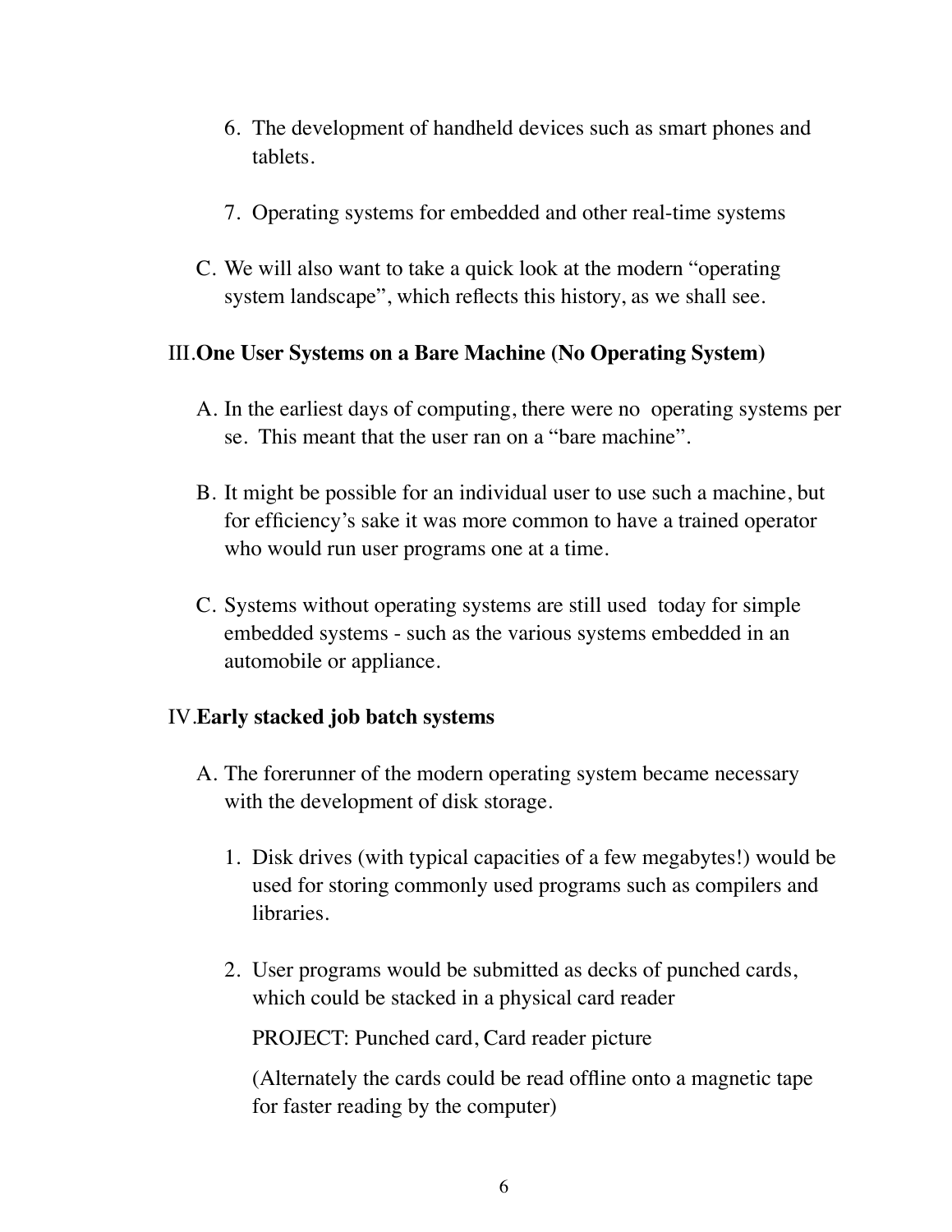- B. In such a system, it became necessary to put more of the burden for system control on the machine, since multiple jobs were stacked behind each other in the card reader or on tape.
	- 1. Each user job would include a series of control cards, identifying the user and the task he wished performed:
	- 2. The program that managed the system was known as the monitor. It would be loaded when the system was powered up, and would remain resident in a designated region of memory at all times. This kind of monitor is commonly called a stacked job monitor because jobs are processed as if they were physically stacked one behind the other in a card reader (even if, in fact, the stacking was on tape.)

### Primary Memory

| Monitor<br>(Permanently<br>Resident)                      |
|-----------------------------------------------------------|
| Program<br>currently being run<br>on behalf of<br>a user. |

Secondary Storage

System programs (compilers, libraries, etc.)

Layout of input tape

\$JOB user id \$FORTRAN FORTRAN source program \$LOAD \$RUN data for program \$EOJ \$JOB user id \$LOAD application on disk \$RUN data for program \$EOJ

PROJECT. Walk through diagram; then project steps in executing jobs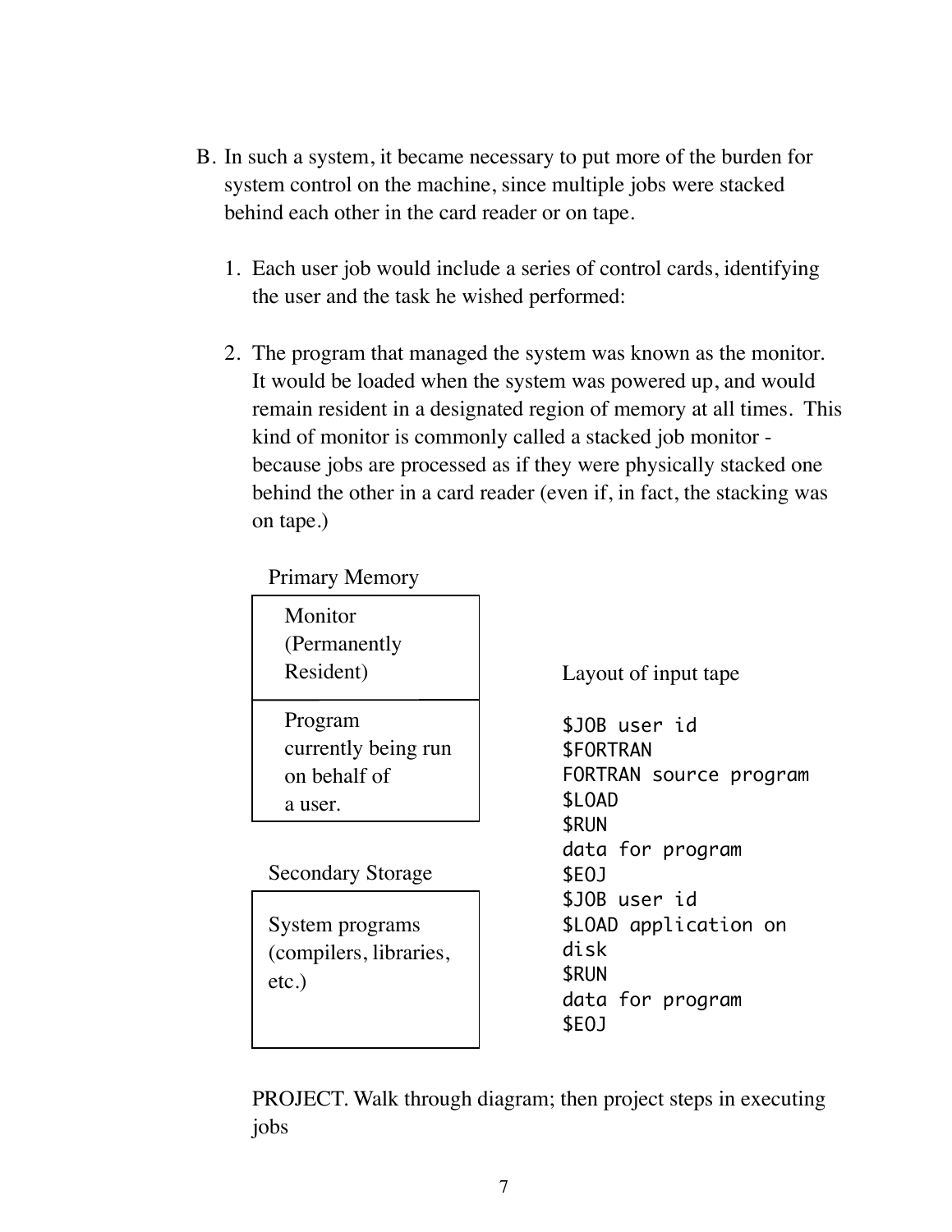- 3. The earliest stacked job monitors were developed by users in the mid 1950's. By the late 1950's, it was the norm for manufacturers to furnish an operating system with large machines.
- 4. Eventually, the command language recognized by the monitor grew into a very sophisticated language known as JCL (job-control language) that is still used on mainframe computers. This is, in effect, the **user interface** of the operating system.
- 5. Stacked job systems necessitated the development of the first **protection** mechanisms to protect against such problems as a program reading the program just after it as data, or going into an infinite loop and stopping other programs from being run.
- 6. Although stacked job systems are a thing of the distant past, relics of them remain in the "batch processing" facilities that exist in modern systems (e.g. Windows .bat files or Unix shell scripts).

## V. **Multiprogramming**

A. The stacked job batch system we have described achieved an improvement in system efficiency by eliminating the time required for the human operator to load each job on the system. In its simplest form, though it left a lot to be desired in terms of overall utilization of the system resources, because when a program was using one resource, the other resources would be idle.

A case of particular concern - given high hardware costs - is that the CPU would sit idle while a job was performing a relatively slow IO operation.

- B. Multiprogramming emerged in the early 1960's
	- 1. In a multiprogrammed system, several processes are on the system at a given time, with the hope that one might be ready to use the CPU at the same time others are performing IO operations.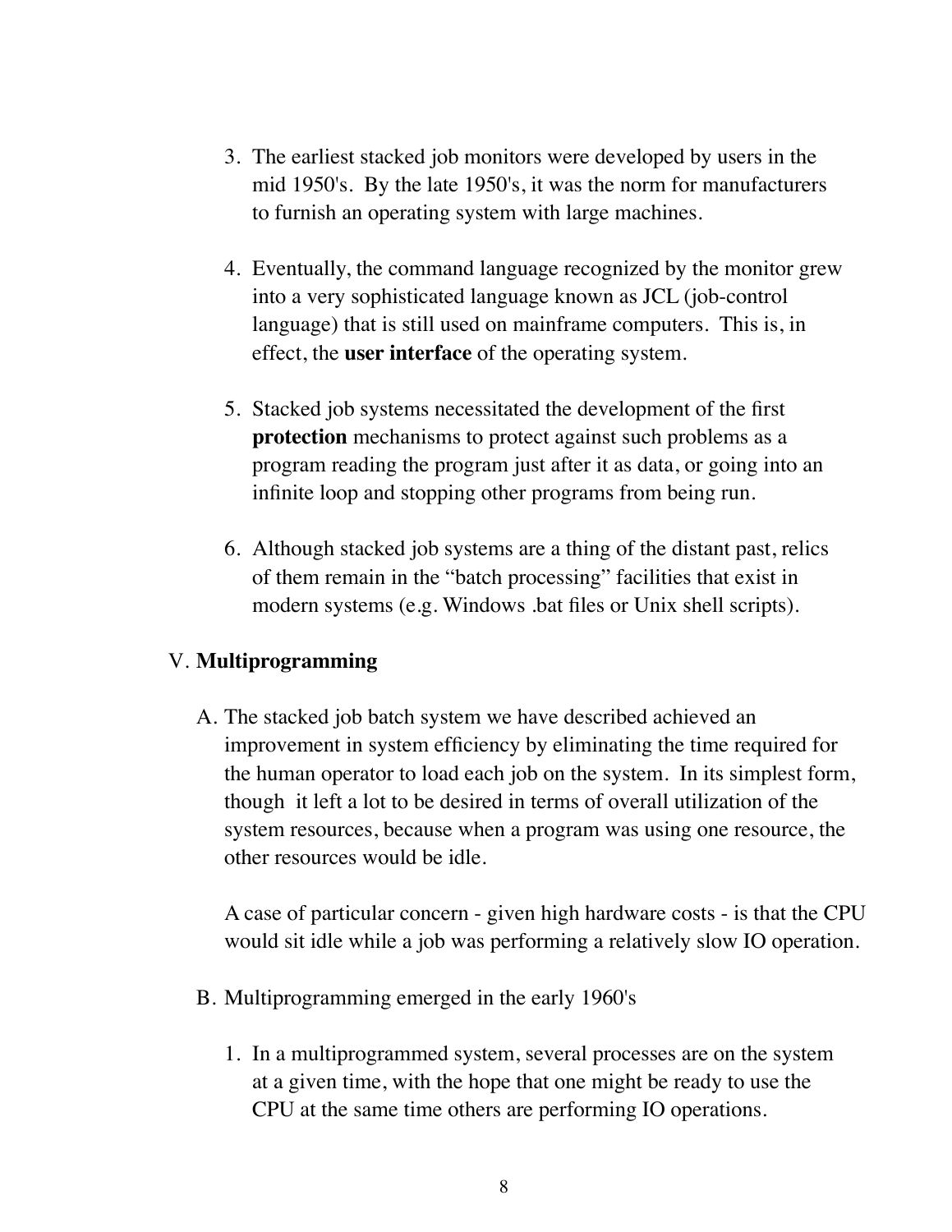- 2. This has complexity ramifications, of course.
	- a) It became necessary to provide additional memory to accommodate the additional processes.
	- b) Further, the protection problem became more complex, since it is now necessary not only to protect the monitor from accidental (or deliberate) alteration by a user job, but also to protect user jobs from one another.
- C. A key concept in multiprogrammed systems is the notions of **priority and preemption** to handle the commonly-occurring case where multiple jobs are able to use the CPU at the same time.
	- 1. Different jobs could be given different priorities based on their behavior or their importance.
	- 2. Suppose a higher priority job could not use the CPU because it was awaiting the completion of an IO operation, so a lower priority job was allowed to use the CPU. When the IO operation completed, the higher priority job might be allowed to preempt the lower priority one.

## VI.**Timesharing**

- A. One problem with the systems we have considered thus far is that it was not possible for a user to interact with a program while it is running.
- B. However, interaction was necessary for certain kinds of applications, such as airline reservations. One of the most important early largescale software systems was the American Airlines SABRE system, which connected agents all over the country to a common data base of reservations. Inquiries keyed in on a terminal would receive a quick response. The underlying software, however, was not multiprogrammed, but rather a single package of programs that divided its attention among many terminals.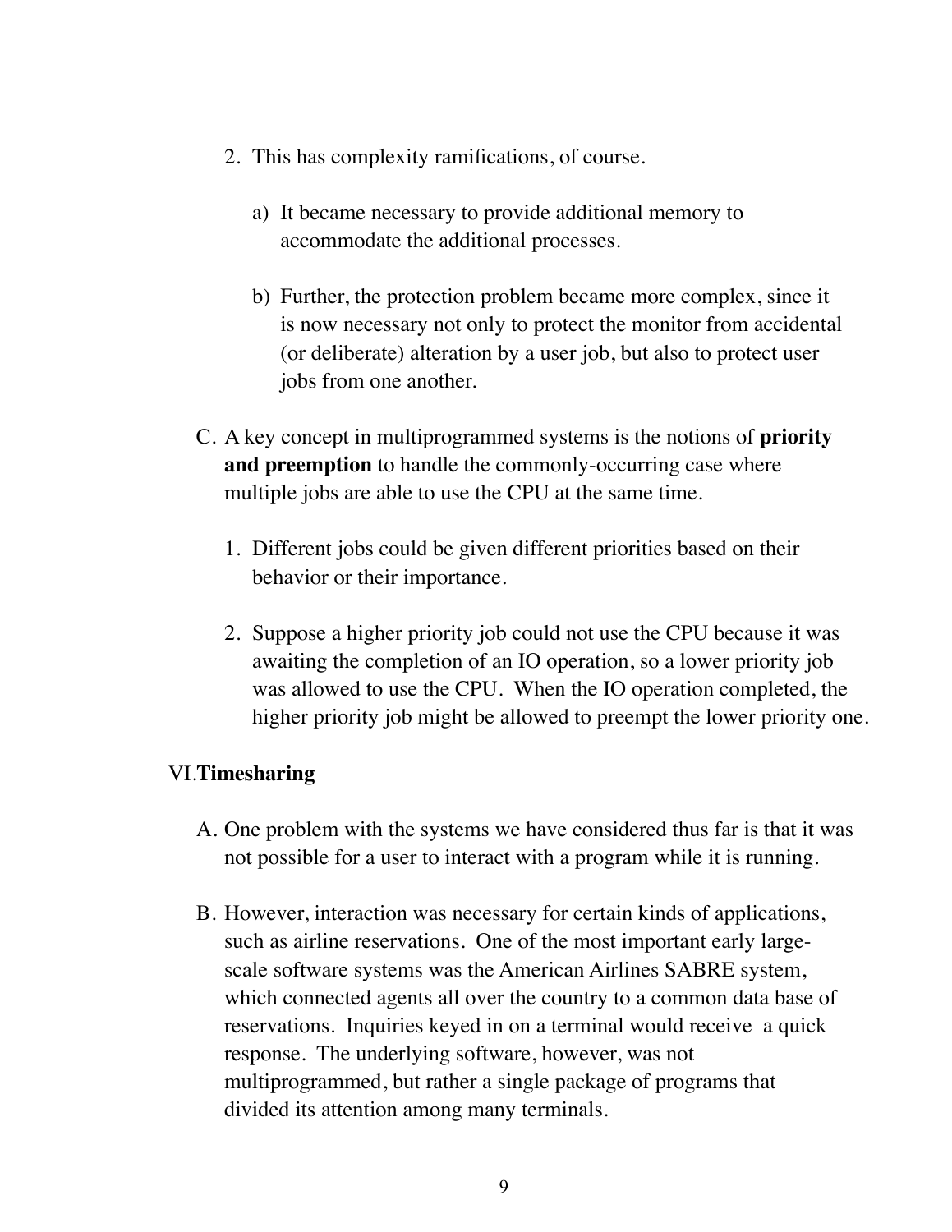- 1. Such a system is called a transaction processing system, and is still common today in such areas as airline reservations, bank ATM's etc.
- 2. A similar idea exists with various server programs (web, email, etc ) in which a single program may respond to requests coming from many different users.
- C. Shortly after multiprogramming appeared, efforts were begun to make interactive general-purpose computing possible through the use of timesharing.
	- 1. A timeshared system allows interactivity by having the jobs being multiprogrammed do IO not from a (virtual) card reader and to a (virtual) printer but rather from and to a terminal with a live user in front of it.
	- 2. The monitor used in a stacked job system is effectively replaced by a command interpreter that now served as the **user interface** by allowing the user to enter commands interactively.
	- 3. A timer is now used to divide the available CPU time between different users, with each process that is ready to use the CPU being given a slice of the CPU's time. If the CPU is fast enough, this can give all users the illusion of having a CPU that is dedicated to them.

So to the notion of priority preemption we add the notion of **timer preemption**.

- 4. Timeshared systems are more difficult to implement than multiprogrammed batch systems or transaction processing systems, for several reasons:
	- a) The typical interactive process has much more IO wait time than a batch process. With a batch process, all of the input data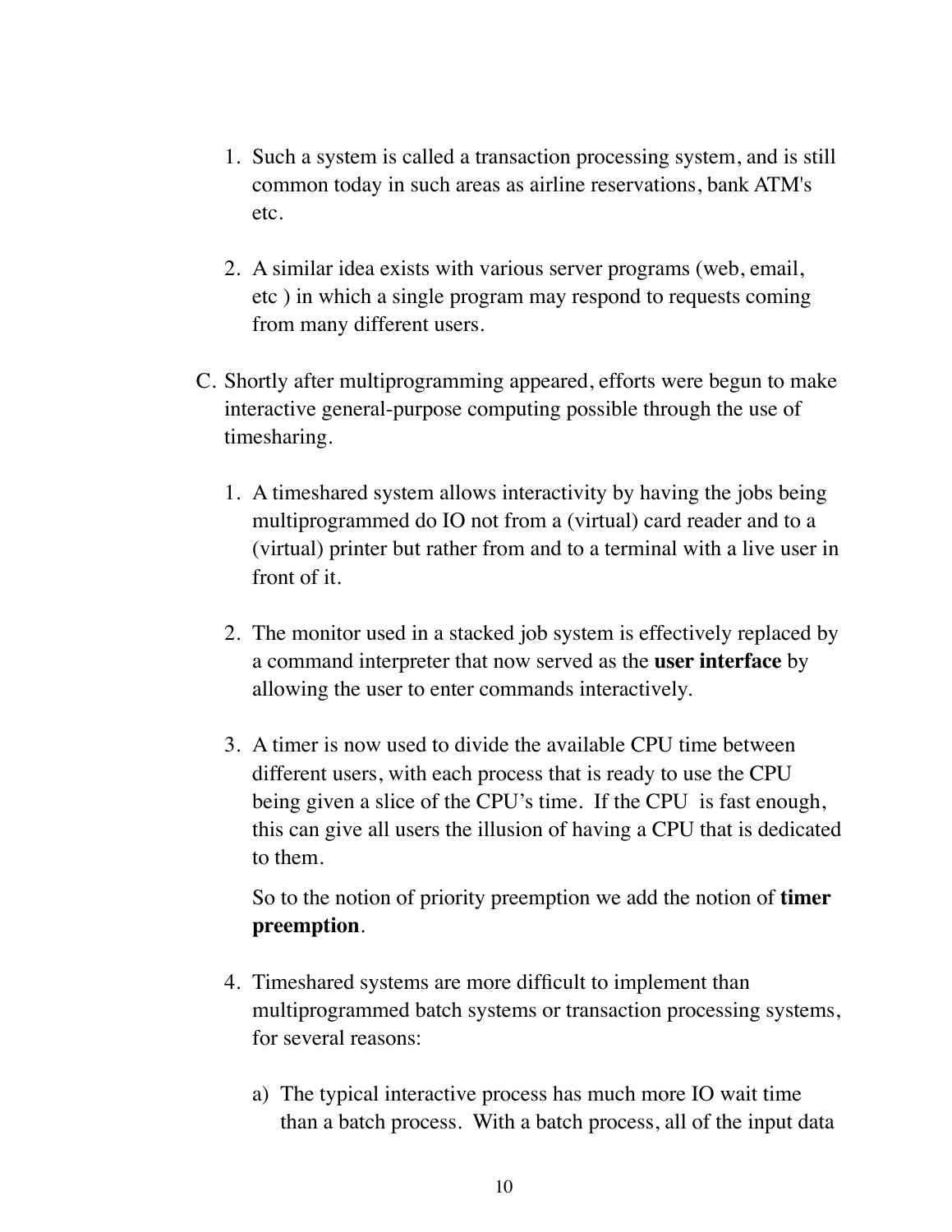is available when the process starts; while an interactive process has to wait for the user to type each line - often with some thinking time in between lines. Therefore, to keep the CPU busy it is typically necessary to multiprogram more jobs so that hopefully at least one is able to use the CPU.

- b) In a batch system, it is permissible for a particular job to go for a long time without service from the system, so long as it completes within a reasonable time. In an interactive system, it is essential that the user receive fairly quick response from the system whenever he does get around to issuing a command.
- c) In contrast to a transaction processing system, where a common program is shared among all users, with each user having a very small area of private memory (perhaps enough to hold a few lines of text), a general-purpose timesharing system must provide each user with enough memory to hold a complete program and related data. This was a serious problem in the days of high-cost memory.
- D. Today, of course, the need to make efficient use of an expensive resource (the CPU) is no longer an issue, and for this reason many of the timeshared systems of the 1980's and 1990's are now only of historical interest.

However, one system that began as a timeshared system has played a very influential role: Unix.

- 1. Unix was originally developed at Bell Telephone Labs (now part of AT&T) in 1969.
- 2. An important variant was developed at Berkeley starting in 1977.
- 3. Today, the following systems are all descendants of one or the other of these:
	- a) Darwin the core of MacIntosh OSX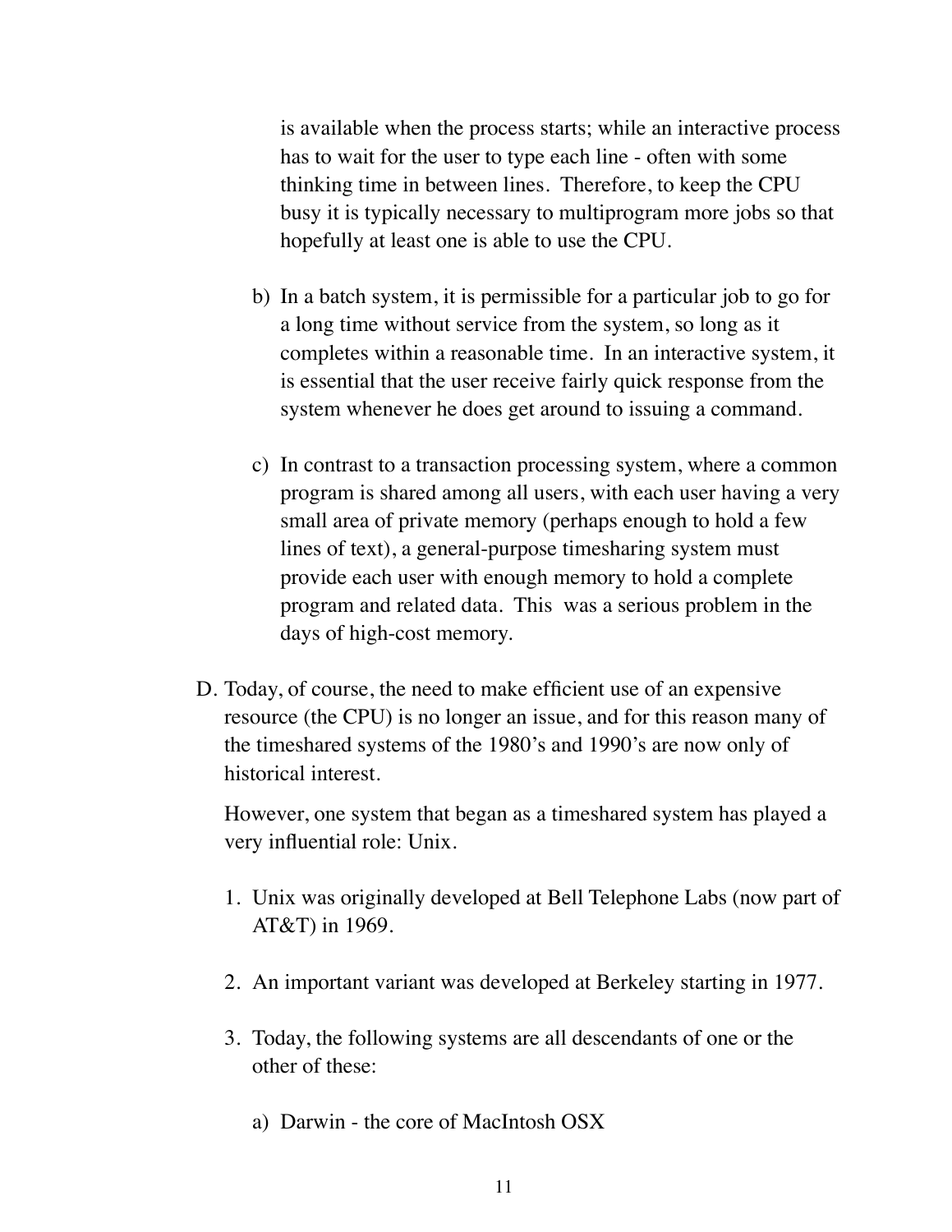- b) Solaris the system on which Java was first developed (Sun Microsystems - now part of Oracle)
- c) HP/UX (Hewlett-Packard)
- d) AIX (IBM)
- 4. Though Linux is technically a separate system, many of its core ideas come from Unix. Due to trademark issues, one cannot refer to it as "Unix", but for all intents and purposes that is really what it is!
- 5. Ideas from Unix also influenced MS/DOS, which became the foundation on which Windows was first developed.
- 6. Unix has also played a central role in Operating Systems research in CS.

#### VII.**Personal Computers**

- A. Operating systems evolved in the context of fairly expensive large computers, with efficient utilization of resources being a high priority.
- B. The personal computer has its roots in "hobbyist" systems developed in the 1970's, followed by the IBM PC (1981) and Macintosh (1984). Because PC's are based on inexpensive technology, efficient utilization is not a key issue - indeed, the average PC spends most of its time sitting idle.
- C. Early PCs ran a variety of one-user operating systems, but by the late 1980's two had become widespread:
	- 1. MS/DOS (Microsoft) running on Intel x86 platforms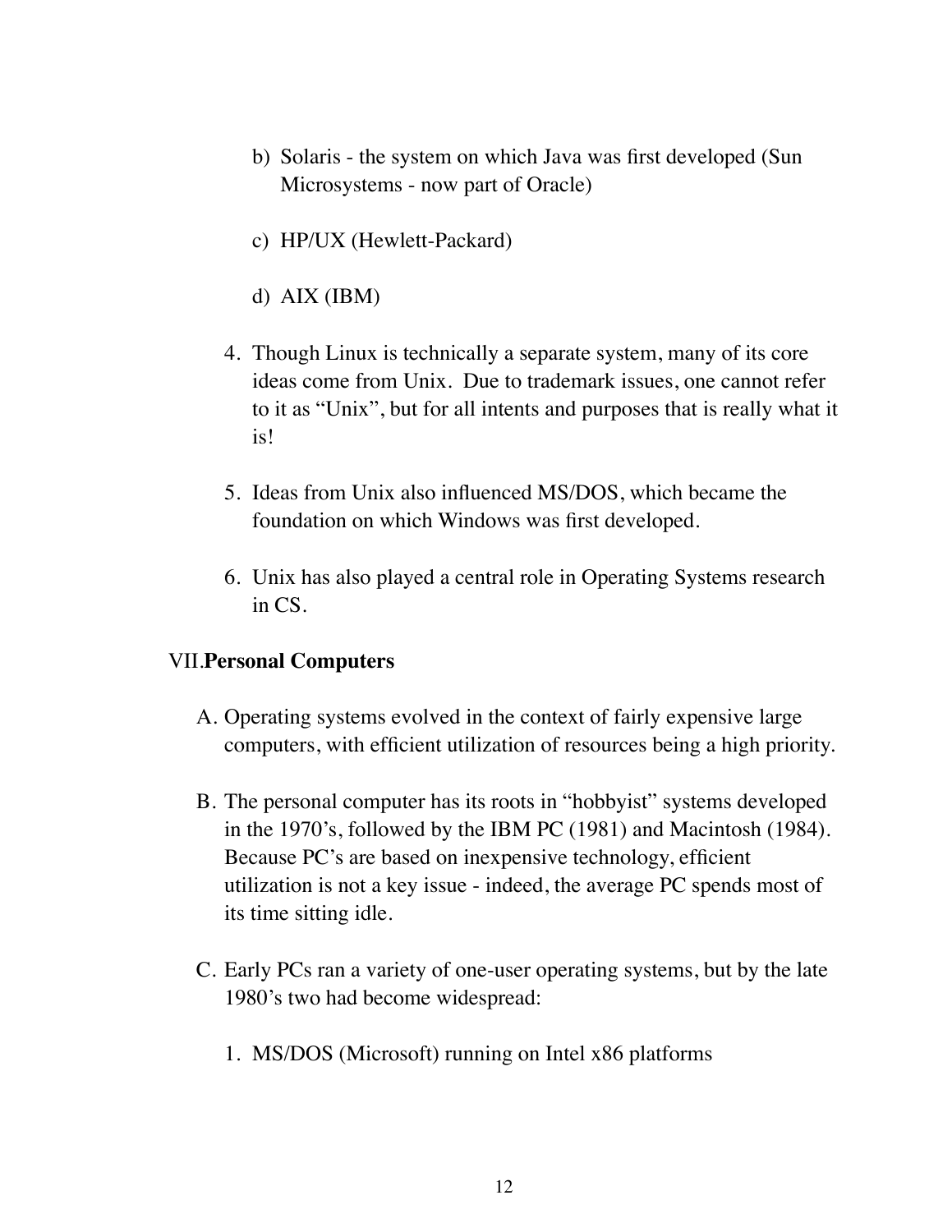- 2. Macintosh OS running on Macintoshes which at that time used either the Motorola 68000 or Power PC processors.
- 3. Both systems resembled a cross between one user and stacked job batch systems, with a small IO library in memory without any protection and an interactive command interpreter reading commands typed by the user (MS/DOS) or a GUI (Macintosh) in place of input coming from a card reader or tape.
- 4. In contrast with stacked job batch systems, however, neither system had any provisions for protecting the memory belonging to the operating system or command interpreter from being damaged by an error in the program being run.
- D. In the late 1980's MS/DOS morphed into Windows, using a GUI instead of a command interpreter as the primary mechanism for user interaction, and both began to support multiprogramming.
	- 1. Of course, the motivation for multiprogramming in PC's is very different from efficient uses of expensive resources that was the original motivation. Reliance on multiprogramming has become part of how we work.

For example, as I am writing this lecture on a word-processor, I am also running an email program and periodically use my web browser to check various facts.

- 2. Early versions of Windows and multiprogrammed versions of Mac OS did not provide for memory protection, and used cooperative rather than preemptive multitasking. (In cooperative multitasking, a job is not forced to yield the CPU, which allows a CPU-intensive program or one with an infinite loop to "hog" the system.)
	- a) These capabilities were added to later versions of Windows.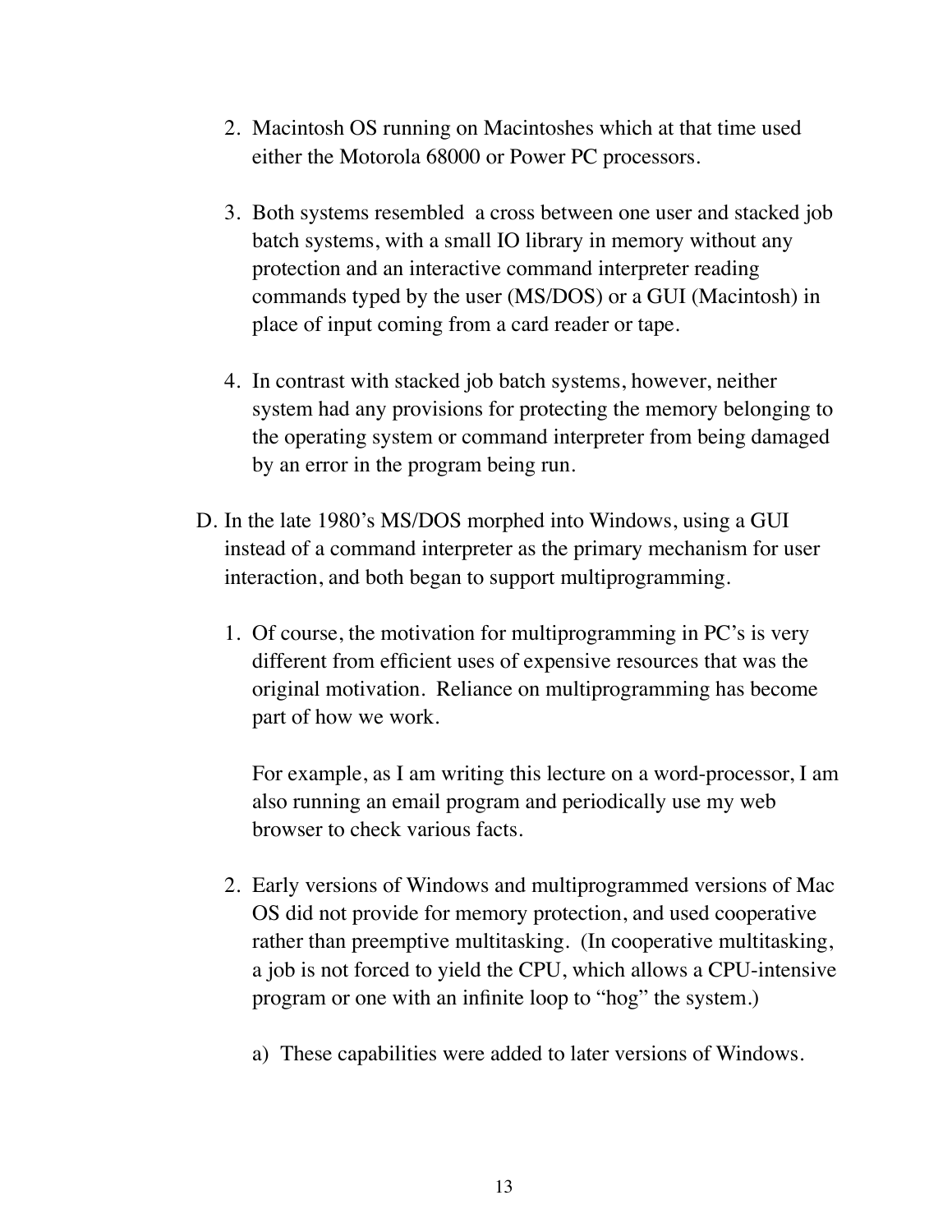- b) In 2001, Apple replaced its earlier "Classic" MacOS with a totally new OS (OSX) whose kernel (Darwin) was a descendant of Berkeley Unix) and therefore supports both memory protection and preemptive multitasking.
- E. Linux emerged as a third alternative in the 1990's.
	- 1. With its Unix heritage, Linux has always incorporated many of the ideas developed in conjunction with multiprogramming and timeshared systems (such as memory protection and pre-emptive multitasking).
	- 2. Linux systems are often accessed using a text-based command interpreter (the shell). However, current Linux systems incorporate a number of GUI features.
		- a) A windowing system known as XWindows.
		- b) Two different GUI desktops: Gnome and KDE

## VIII. **Handheld (Mobile) Devices**

- A. There are three major operating systems in widespread use in handheld devices (smart phones and tablets) today
	- 1. iOS used in devices manufactured by Apple
		- a) Originally known as iPhone OS but renamed iOS because it is also used on Apple's tablet computers (iPad and iPad mini).
		- b) The current version is version 8 quite a rapid evolution for a system whose first software development kit was released by Apple in 2008!
		- c) At the lowest level, iOS is based on Darwin the Unix kernel that is also at the heart of MacOSX. (Though the Unix command line is not available)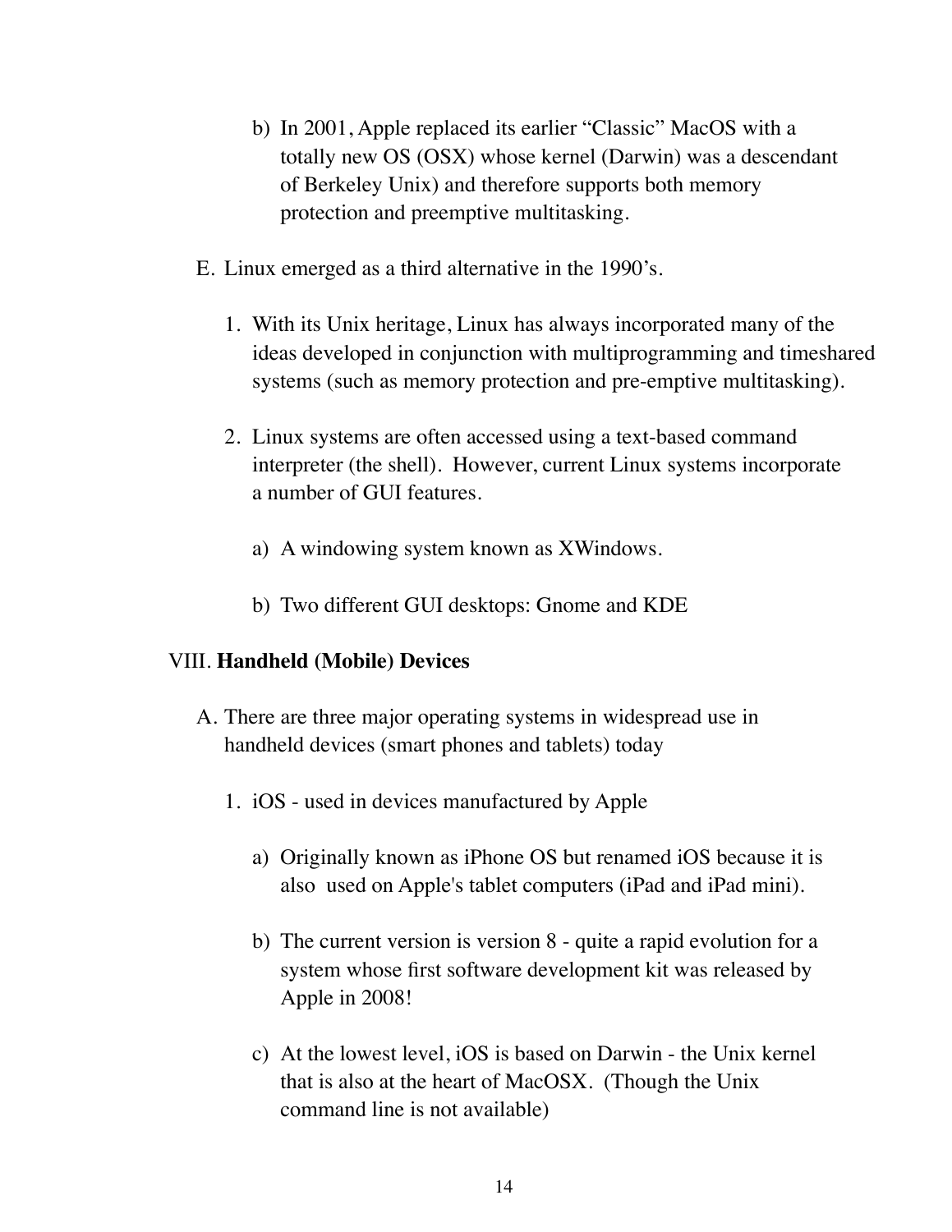- 2. Android an open-source operating system owned by Google is used by most other smartphones and many tablet systems. It's kernel is derived from Linux - but again the Unix command-line is not available.
- 3. Windows 8 used on Microsoft tablets.
- B. These operating systems differ from PC operating systems (e.g. Windows, OSX, Linux) in several major ways:
	- 1. They are designed to support touch rather than mouse and keyboard input.
	- 2. Software comes in the form of "apps" that are often downloaded from an "App Store" - in many cases curated by the OS developer (e.g. Google Play, Apple App Store, Windows Store) though not always (e.g. Amazon App Store).
	- 3. Operating system functions are much less visible to the user.

## IX.**Embedded and Other Real-Time Systems**

- A. All of the systems we have been looking at so far have been designed for general-purpose computing. There is, however, another broad category of computing use called **real-time** systems.
	- 1. A real-time system is interacting with hardware devices in real time, and is therefore characterized by inflexible time constraints: if the system cannot respond to external events within some time limit, bad things can happen.
	- 2. One major kind of real-time systems is an embedded system that is used to control a physical system.
		- a) Examples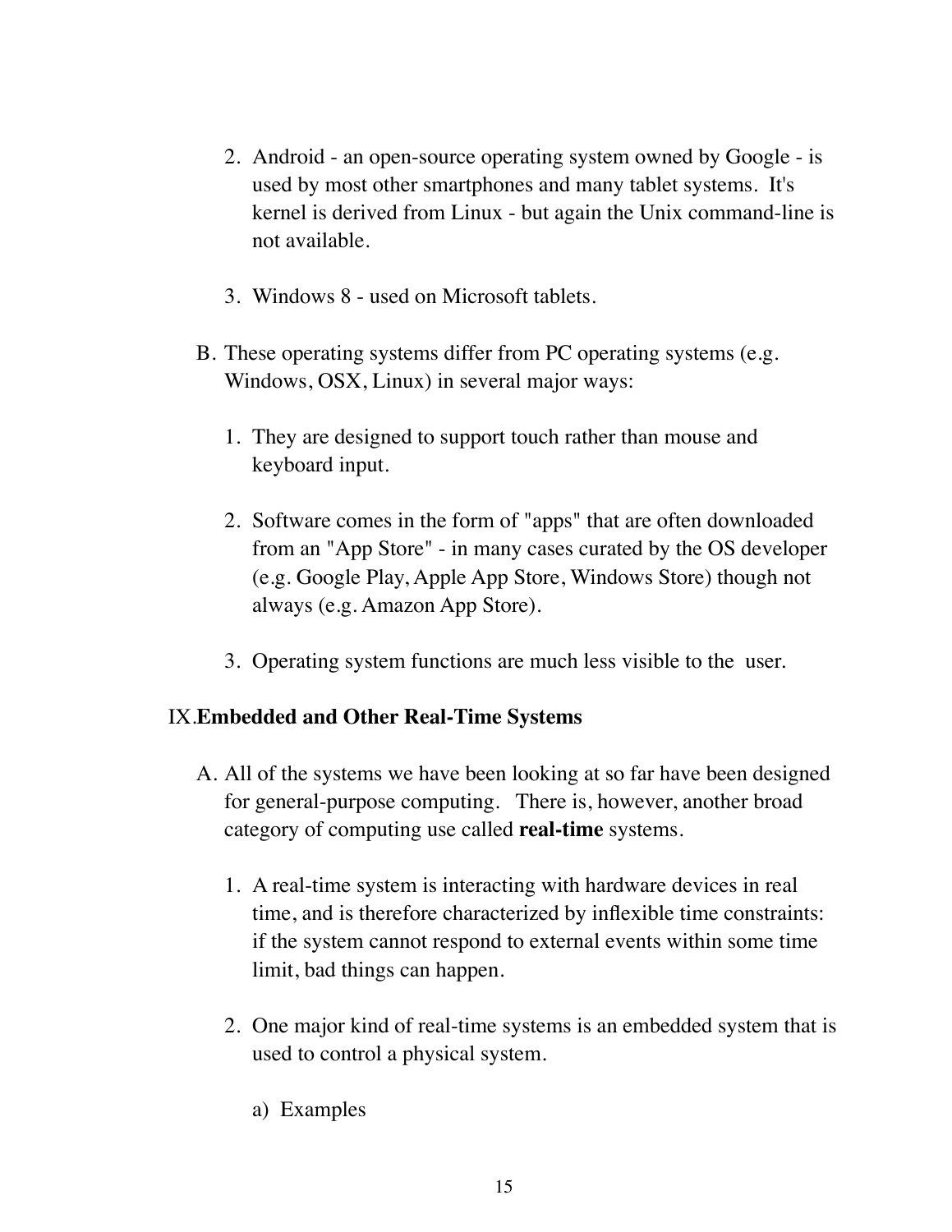- (1)Simple Cell phones (that only provide telephone-type functionality)
- (2)Entertainment devices like TV set-top boxes, DVD players, game consoles ...
- (3)Devices that control devices like an ATM.
- (4)Automobile systems that control fuel injection, anti-lock brakes ...
- (5)Systems used to control airplanes, spacecraft, missiles, etc.
- (6)Systems used in the power grid to control power plants and the distribution of electricity
	- ...
- b) If such an embedded system cannot respond quickly enough to events in the device(s) it is controlling, negative consequences may range from user dissatisfaction to an automobile, airplane, spacecraft, or missile crash or a power blackout.
- 3. Another major kind of real-time systems is a system that is used to collect data from some sort of instrument (e.g. in a laboratory).

If such a system cannot handle the data as fast as it is being produced, information may be lost.

- B. Real-Time Systems can be classified as soft real-time or hard realtime.
	- 1. In a soft real-time system, while failure to meet the time constraints is undesirable, it is not catastrophic.

Soft real-time systems may utilize appropriate software running on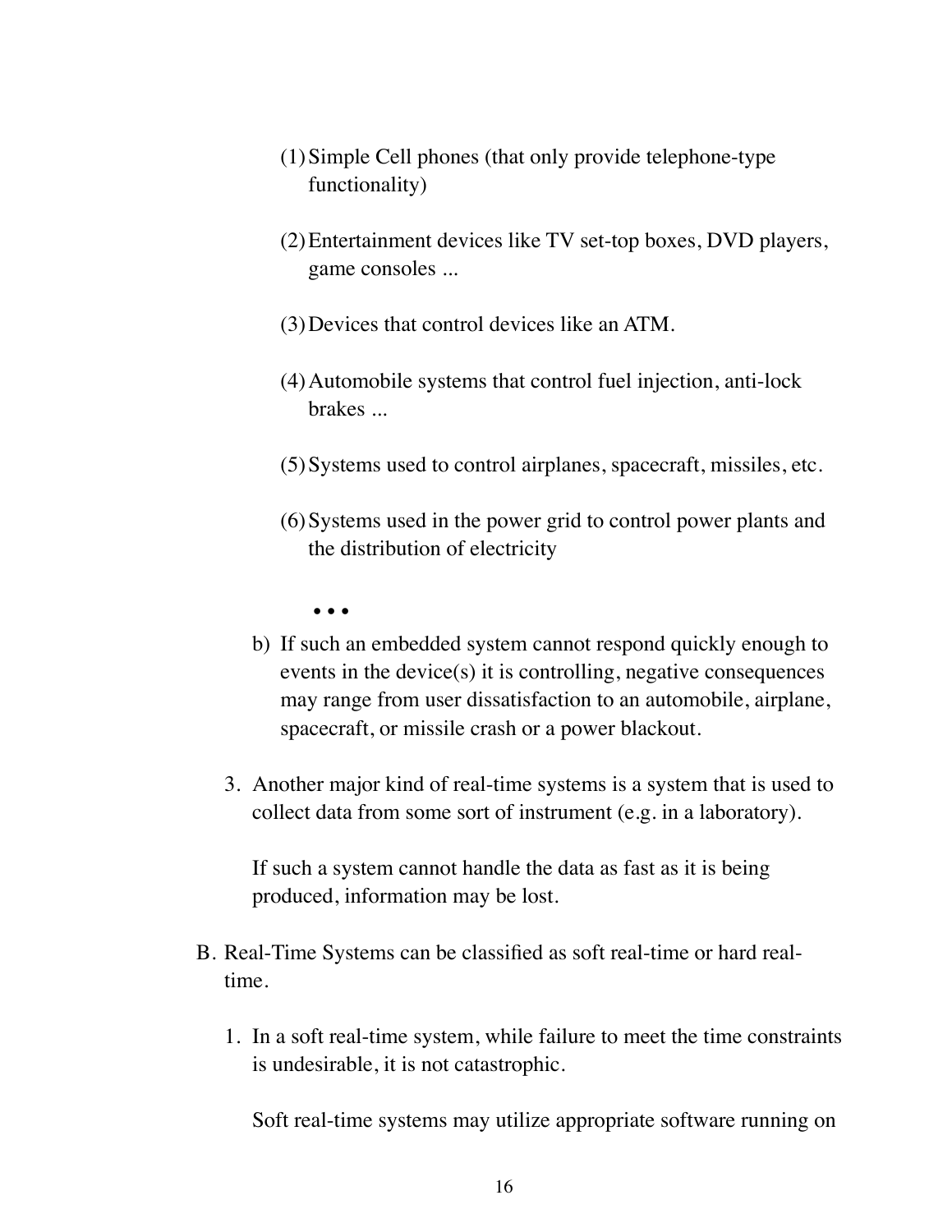a general-purpose platform (which may be dedicated to this one application or may be running other applications as well), or they may use a special operating system as on a hard real-time system.

2. In a hard real-time system, failure to meet the time constraints is unacceptable.

Hard real-time systems use special-purpose real-time operating systems.

- a) Often, this is a "stripped-down" version of a general purpose operating system (e.g. a real-time version of Linux).
- b) There are also special systems designed from the ground up as real time systems - e.g. Windows CE, iPhone OS, Android ...
- C. The system on which a real time OS runs typically comes configured with the software specific to its function, with no provision for installing new software other than updating the existing software.

#### **X. Today's OS Landscape**

- A. When one uses the word "operating system" today, what often comes to mind first is PC operating systems (e.g. Windows, MacOS, Linux), or mobile device systems (e.g. iOS, Android, Windows).
- B. Network servers are also ubiquitous. These may run special server or "enterprise" versions of Windows, MacOS, or Linux.
- C. Also, mainframe ("big iron") systems are still used extensively by larger corporations. (Think for a moment about the information processing needs of a bank or an insurance company, or the census, for example). IBM dominates this market, with zOS being its dominant system. These may run a transaction processing system known as CICS (Customer Information Control System) that is extensively used by people like bank tellers.